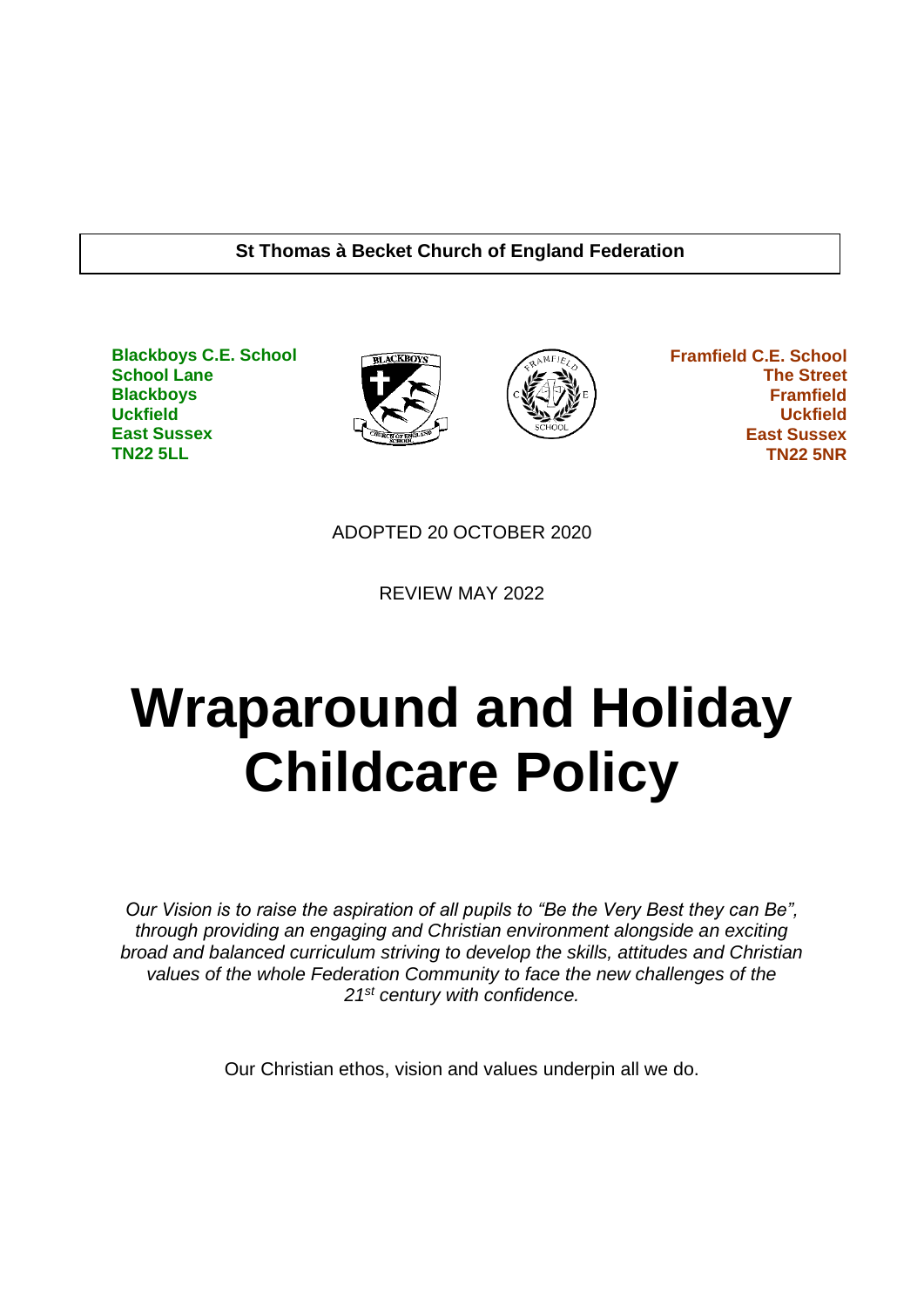| <b>Contents</b>                                 | Page           |
|-------------------------------------------------|----------------|
| Introduction                                    | 3              |
| Existing In-House Provision for Wraparound Care | 3              |
| <b>Definitions</b>                              | 3              |
| The Parental "Right to Request" in Practice     | 3              |
| The Providers "Right to Request" in Practice    | $\overline{4}$ |
| <b>Review</b>                                   | 4              |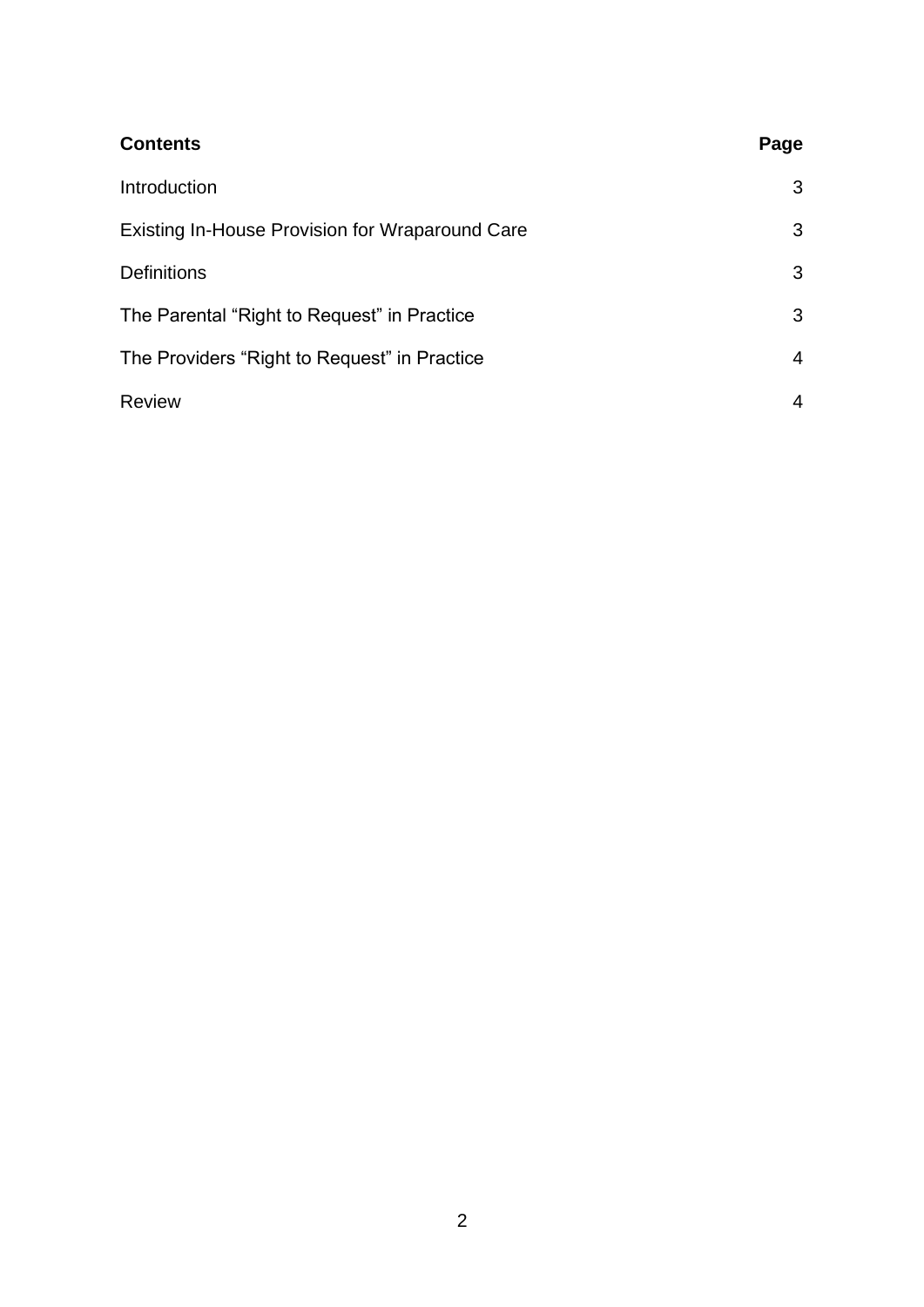### **Introduction**

It is the aim of St Thomas à Becket Church of England Federation (which is referred to as the Federation in the rest of this document) to provide wraparound and holiday childcare through Partnerships with Blackboys Pre-School and Framfield Pre-School who are able to offer a range of wraparound care for pupils within our schools.

All arrangements with both Blackboys and Framfield Pre-Schools are made directly between individual families and these providers and Federation schools are not part of this arrangement. Parents/Carers who wish to use these services should contact the relevant Pre-School directly and follow their booking arrangements.

Parents/carers should be aware that these providers are separate organisations from the Federation schools and operate their own allocation of places protocols.

This policy has been adapted from the Department of Education's Guidance on Wraparound and Holiday Childcare, Parent and Childcare Provider "rights to request".

#### **Existing In-House Provision for Wraparound Care**

Blackboys Church of England Primary School operates a Breakfast Club each school day between 7.45 am - 8.45 am and an after school club from 3.15 pm – 5:30 pm. For further details please contact the School Office.

Framfield Church of England Primary School operates a Breakfast Club each school day between 7.45 am – 8.45 am and an after school club from 3.00 pm - 4.30 pm on Mondays, 3.00 pm - 5.30 pm on Tuesdays, Wednesdays and Thursdays and provides a multi-skills Sports Club between 3.00 pm - 4.30 pm on Fridays. For further details please contact the School Office.

#### **Definitions**

By "wraparound childcare" the Government means before school childcare (for example, breakfast clubs), after school childcare (for example, regular provision that runs until 6.00 pm or later). By "holiday childcare" the Government means childcare that is available through schools during the school holidays.

"Right to request" refers to children from Reception up to the end of Key Stage 3 (Year 9). A parent's "right to request" refers only to the school that their child attends.

#### **The Parental "Right to Request" in Practice**

In addition to the offer available to parents within our Federation through our Partnerships parents have the right to request "wraparound childcare and "holiday childcare".

The Federation's process for such a request is as follows: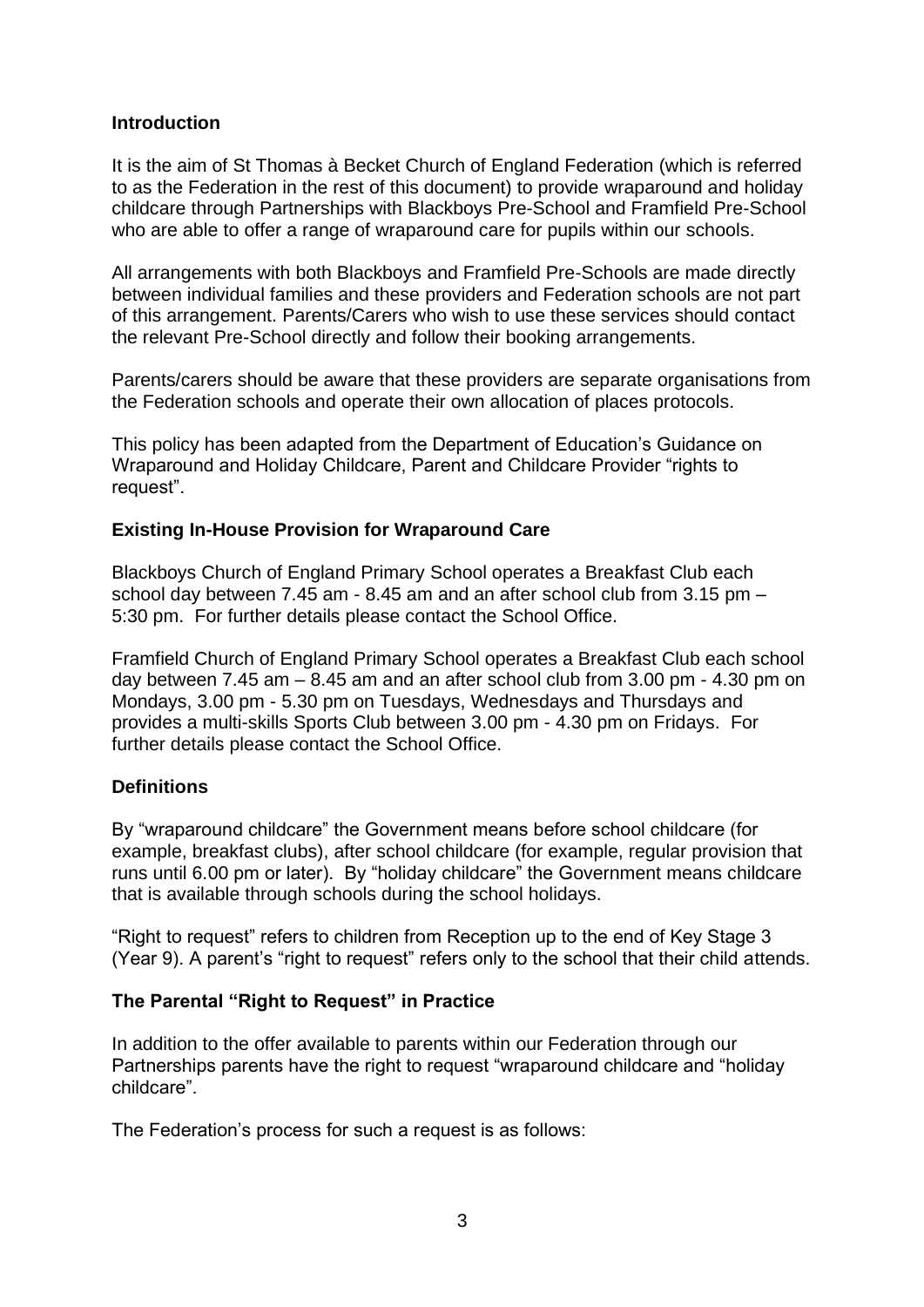- ➢ Parents/Carers have the right to request either wraparound childcare or holiday childcare during Term 1 (September to October Half Term) each year. Requests made outside of this timeframe will not be considered.
- $\triangleright$  The request states clearly the type of childcare required i.e. age of child/children, days, hours of the day i.e. Wednesday, Thursday and Friday between 3.00 pm and 6.00 pm, and for how long i.e. one term, short term (3 terms) or long term (academic year/s).
- $\triangleright$  All requests should be in writing, dated and delivered to the relevant Federation School Office marked for the attention of the Headteacher.
- ➢ The Federation has set a threshold of 10 requests per school per year for a similar type of childcare provision.
- ➢ If this threshold is not met the Federation School Headteacher will confirm this in writing within two weeks of the deadline for requests. The letter will contain details of the local Family Information Service which provides information on local childcare services.
- $\triangleright$  Once the threshold is met the Federation will consider the requests with the Governing Body and gauge wider demand across the school community.
- ➢ The Federation School will make a decision relating to the requests.
- ➢ The Federation School will inform all parents/carers of the decision.
- $\triangleright$  Communication with parents/carers will normally be within eight weeks of the deadline for requests.

## **The Provider "Right to Request" in Practice**

Childcare providers also have the right to request to use a school's premises to offer childcare provision. The process for providers is as follows:

- $\triangleright$  Clear criteria are set by the Federation should a provider contact a Federation school regarding a request to use the school for childcare provision.
- ➢ Childcare Providers have the right to request to use a Federation school for either wraparound childcare or holiday childcare during Term 1 (September to October Half Term) each year. Requests made outside of this timeframe will not be considered.
- $\triangleright$  The request should be in writing, dated and marked for the attention of the Headteacher explaining how the provider would meet the criteria set out by the Federation.
- ➢ The Federation school will consider the request with the Governing Body and gauge wider demand across the school community.
- ➢ The Federation school would inform the provider of its decision; and next steps on taking forward the providers requests if successful.
- $\triangleright$  Communication with providers will normally be within eight weeks of the deadline for requests.

#### **Review**

This policy will be reviewed as it is deemed appropriate, but no less frequently than every two years. The policy review will be undertaken by the Federation's Headteachers and the Governing Body's Policies Working Party.